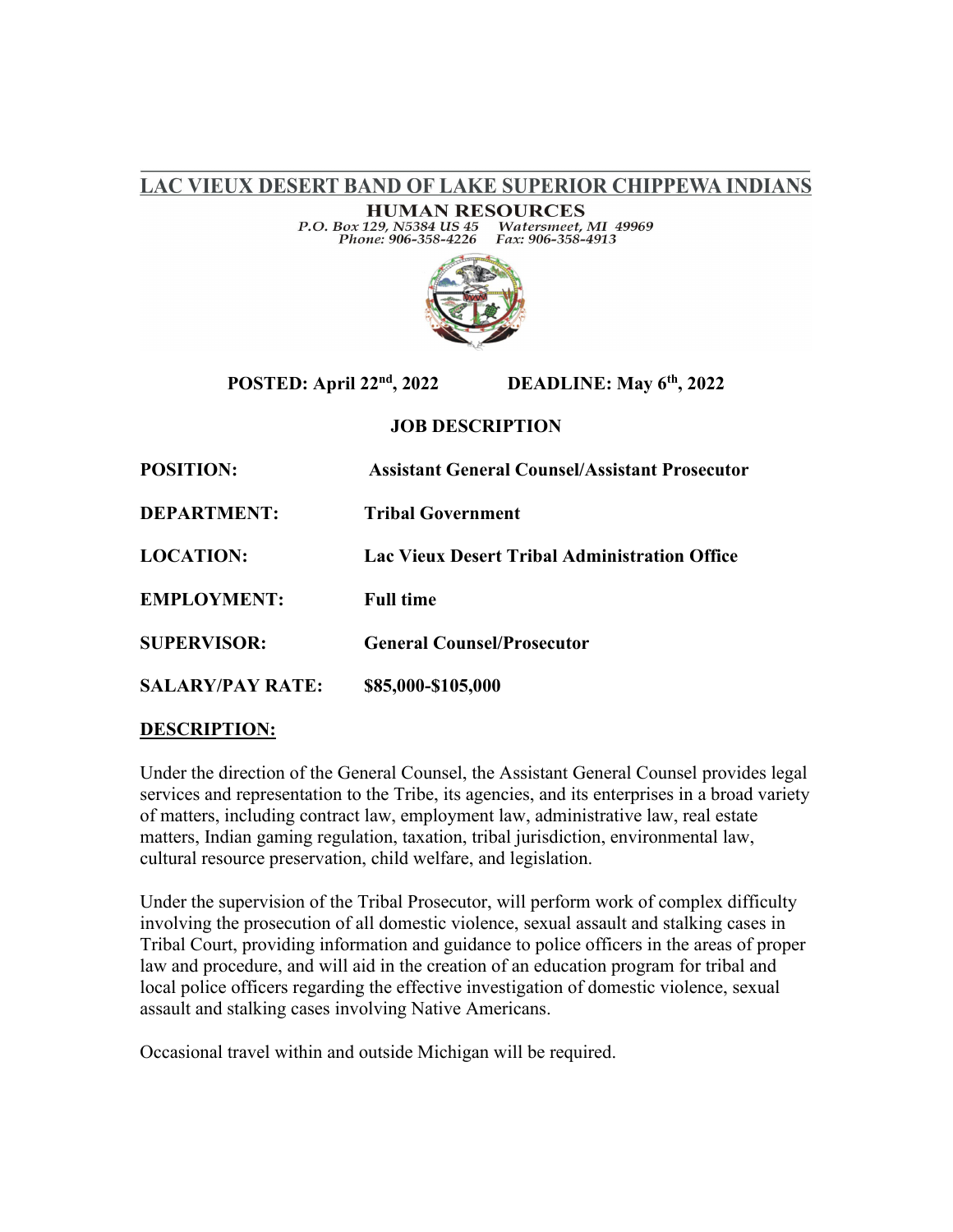## **ASSISTANT GENERAL COUNSEL RESPONSIBILITIES:**

- 1. Assist in the provision of legal advice to the Tribal Council, subordinate tribal boards and committees, governmental departments and agencies, and tribal enterprises regarding the tribal governmental and business affairs;
- 2. Assist in the negotiation and drafting of intergovernmental agreements and contracts for services and goods, and commercial development agreements;
- 3. Assist with litigation at the trial and appellate levels in federal, state, and tribal courts and in administrative and private forums;
- 4. Assist with drafting tribal legislation, resolutions, administrative rules and regulations, charters and other documents and instruments to establish and develop governmental and commercial entities.
- 5. Assist with the development of regulatory and other tribal governmental programs and the coordination of those programs with federal, state, and local counterparts;
- 6. Monitor federal, state, and local legislation and political affairs, report on matters of interest to tribal leadership, and provide advice regarding proper possible responses and courses of action;
- 7. Assist in protecting and asserting the rights of the Tribe under the Native American Graves Protection and Repatriation Act, the National Historic Preservation Act, the Archeological Resources Protection Act and other federal and state laws to preserve the cultural resources of the LVD community and related indigenous groups;
- 8. Assist with personnel issues, employment disputes and other personnel matters and work with the tribal leadership regarding the development of policies and procedures for implementing improvements in human resource management;
- 9. Assist LVD in its efforts to fulfill its governmental responsibilities regarding environmental protection and coordinate with federal, state, and local environmental agencies regarding tribal environmental concerns,; and
- 10. Assist in coordinating the work of outside counsel for LVD.

## **ASSISTANT PROSECUTOR RESPONSIBILITIES:**

- 1. Vertical prosecution of all domestic violence, sexual assault and stalking cases in Tribal Court
- 2. Collaborate with Tribal victim advocate and domestic violence victim advocate to provide empowerment for victims and effective witness management
- 3. Vertical or collaborative prosecution of other criminal cases on behalf of the Tribal Prosecutor
- 4. Provide call coverage for prosecutor's office to provide information and guidance to tribal police officers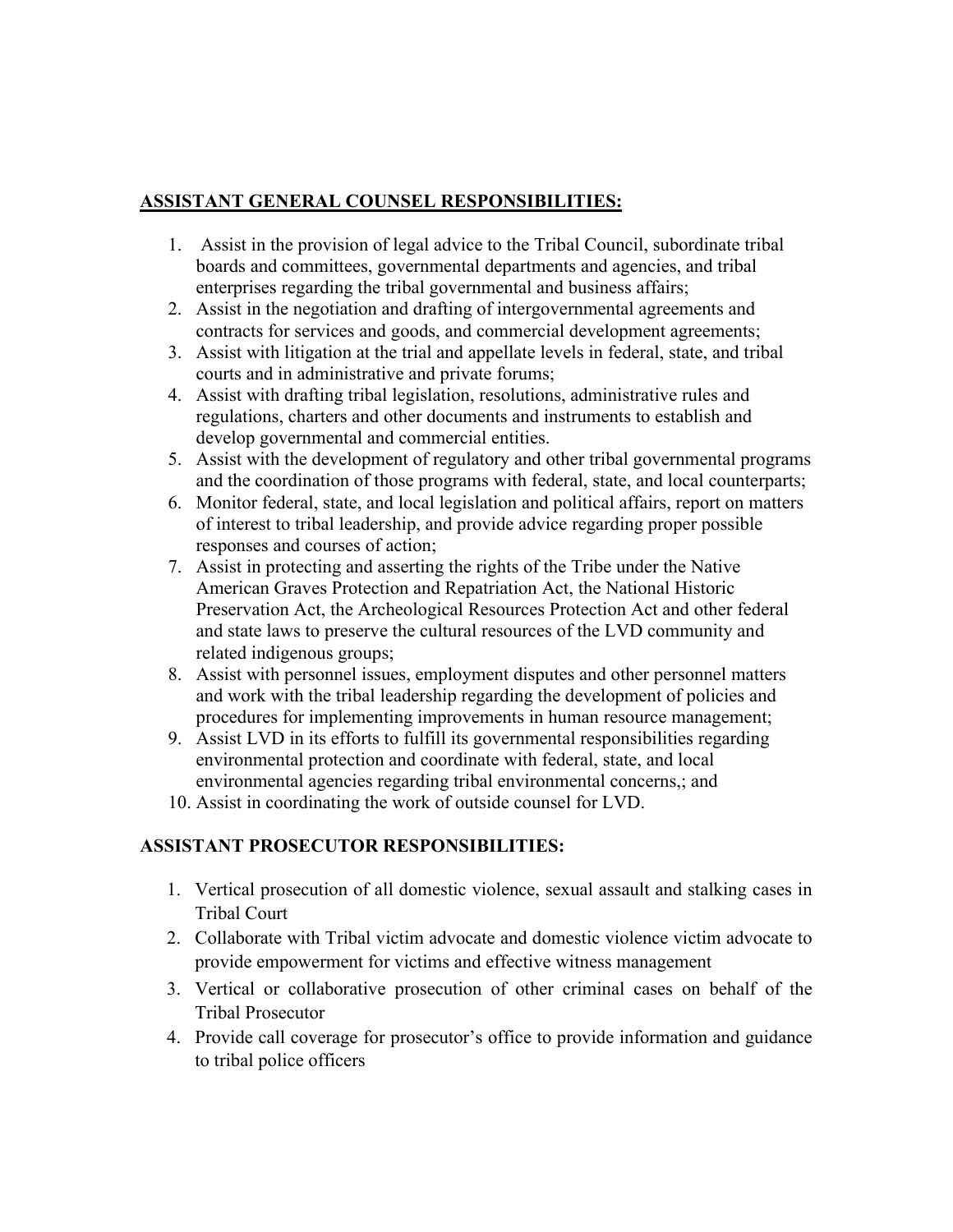- 5. Attend, at minimum, bi-monthly education related to the investigation or prosecution of domestic violence, sexual assault and stalking
- 6. Collaborate with tribal police officer to create education program for tribal and local police regarding domestic violence, sexual assault and stalking involving Native Americans
- 7. Collaborate with Tribal Prosecutor to codify Tribal Victim's Rights

The responsibilities listed above are representative of the natural and level of work assigned and are not necessarily all-inclusive. All of the duties listed above may not be assigned, nor do the examples cover all duties which may be assigned.

# **MINIMUM QUALIFICATIONS:**

- 1. 3-5 years experience as a practicing attorney in one or more legal fields relevant to the responsibilities described above;
- 2. Licensed and member in good standing of the State Bar of Michigan or must become licensed following the next available bar exam;
- 3. High level of written and oral communication skills and superior ability to advocate and persuade;
- 4. Exceptional ability to think on feet to identify and analyze legal issues and present legal theories;
- 5. Demonstrated commitment to work the hours necessary to maintain deadlines;
- 6. Thorough knowledge of and commitment to professional ethics, particularly those rules that relate to the representation of governments and other organizations;
- 7. Ability to be admitted to practice in Lac Vieux Desert Tribal Court
- 8. Proficiency in legal research techniques, superior electronic and library research skills, and thorough knowledge of legal and other resources;
- 9. Proficiency in MS-Word and other word processing and document preparation programs;
- 10. Valid state driver's license and able to meet minimum insurance requirements for the use of Tribal vehicles; and
- 11. Employment is contingent upon the satisfactory completion of a criminal background investigation and submission to drug and alcohol testing by urinalysis.

# **PREFERRED QUALIFICATIONS:**

- 1. Demonstrated commitment to Indian affairs as shown through significant experience working with Indian tribes or in the area of Indian affairs.
- 2. Wisconsin Bar License (in addition to a Michigan Bar license).
- 3. Experience prosecuting crimes in Indian Country
- 4. Experience prosecuting domestic violence, sexual assault and stalking cases
- 5. Knowledge of Lac Vieux Desert tribal traditions and customs